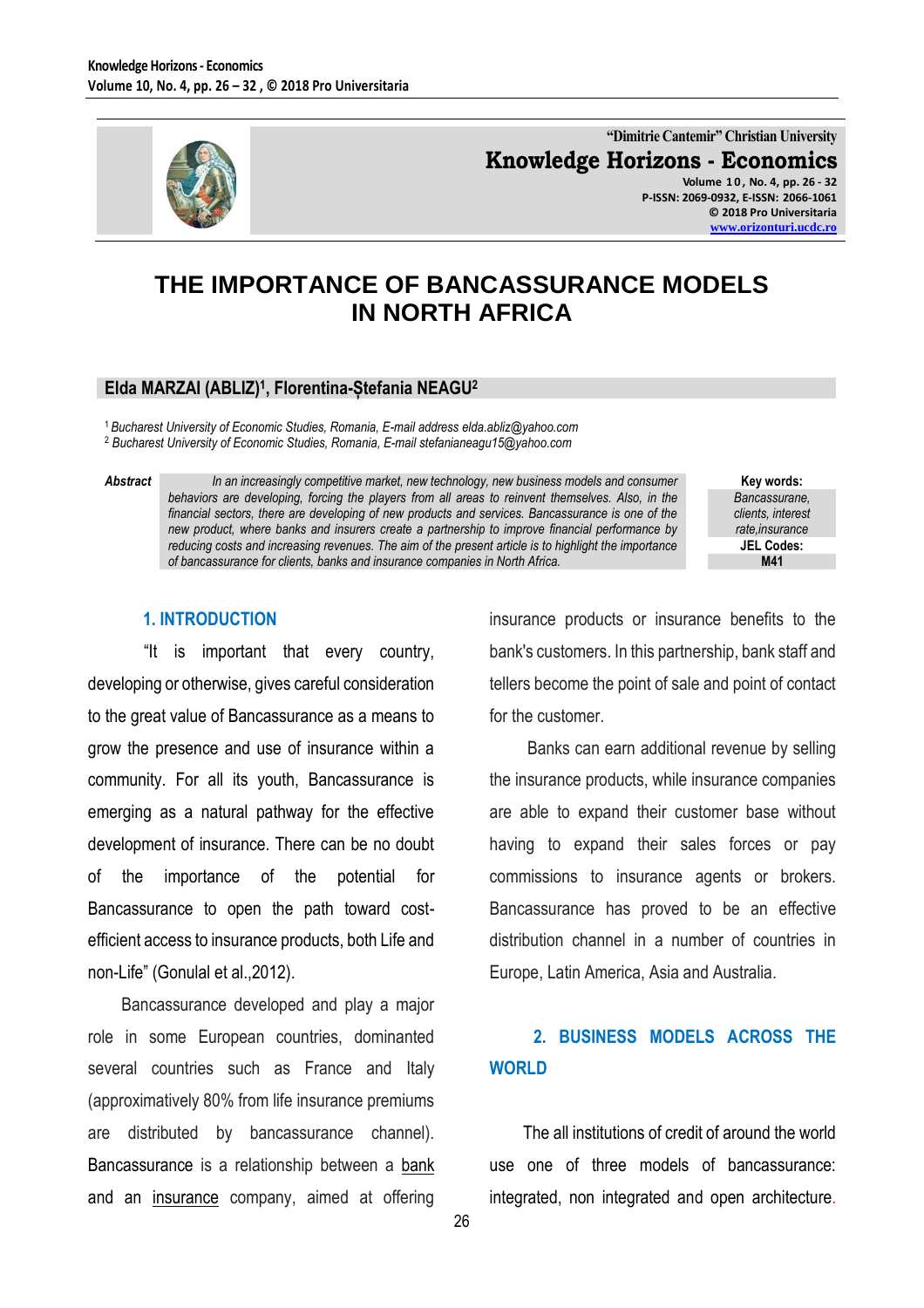The choice of one of the three models is influenced by several factors such as: credit brokers must have a minimum training to sell insurance products, the bank owns a portfolio of products that it is authorized to sell, and the nature of the relationship between the bank and insurance company.

*Integrated model* - represents the integrated insurance business in all banking processes. The bank receives the money directly from the client's account following its agreement. Insertion of customer data is made within the bank account and is automatically transmitted to the insurance company. Insurance products are distributed by bank staff and integrated into bank savings and investment products. Insurance products are built to make advantageous medium and long term investments and are used on all bancassurance channels. As a result of the sale of these products, the bank receives commissions, and some of them come to employees as a result of the Bank's sales targets.

*Non-integrated Models* - is represented by the sale of life insurance products by bank employees, being limited by legal regulations, as most investment products can be sold only by authorized financial advisors. So the banks have resorted to setting up networks of financial advisors authorized to sell financial products. This adopted measure allows banks to consolidate their bancassurance position and respond effectively to all customer requirements.

*Open Architecture* – represent the implementation of three general life, health insurers, as well as new models such as marketing insurance companies that allow authorized dealers to sell insurers' products (Sud, 2018).

Banks following the analysis of all insurance portfolios created an insurance client profile as follows (Muiruri, 2016):

- $\geq$  Demographics –75% below 35 years of age
- $\triangleright$  Older clients –where are their dependents
- $\triangleright$  Nature of accounts they hold
- $\triangleright$  Management of the accounts they hold
- $\triangleright$  Insurance products they already have
- $\triangleright$  Engagement with the bank
- $\triangleright$  Banks customer satisfaction index

At European level, about half of the life insurance business is managed by banks. In France, Portugal, Spain, banks manage over 60% of life insurance. Bancassurance is of interest to insurers for several reasons: Traditional agencies can be reduced, a large database of customers with customers can be accessed, easier to develop new products with partner banks, additional capital to improve the degree solvency and business expansion (Bențe and Ghilimei, 2008).

In South Africa, the bancassurance model has four different forms, such as: distribution partnership, where the bank is an intermediary, offering products from several insurance companies; strategic alliance is the situation where the bank only sells the products of a single insurance company; joint venture, in which the bank and the insurer set up an insurance company or jointly-owned distributor through more or less balanced participations. The joint venture becomes a new legal entity that distributes insurance or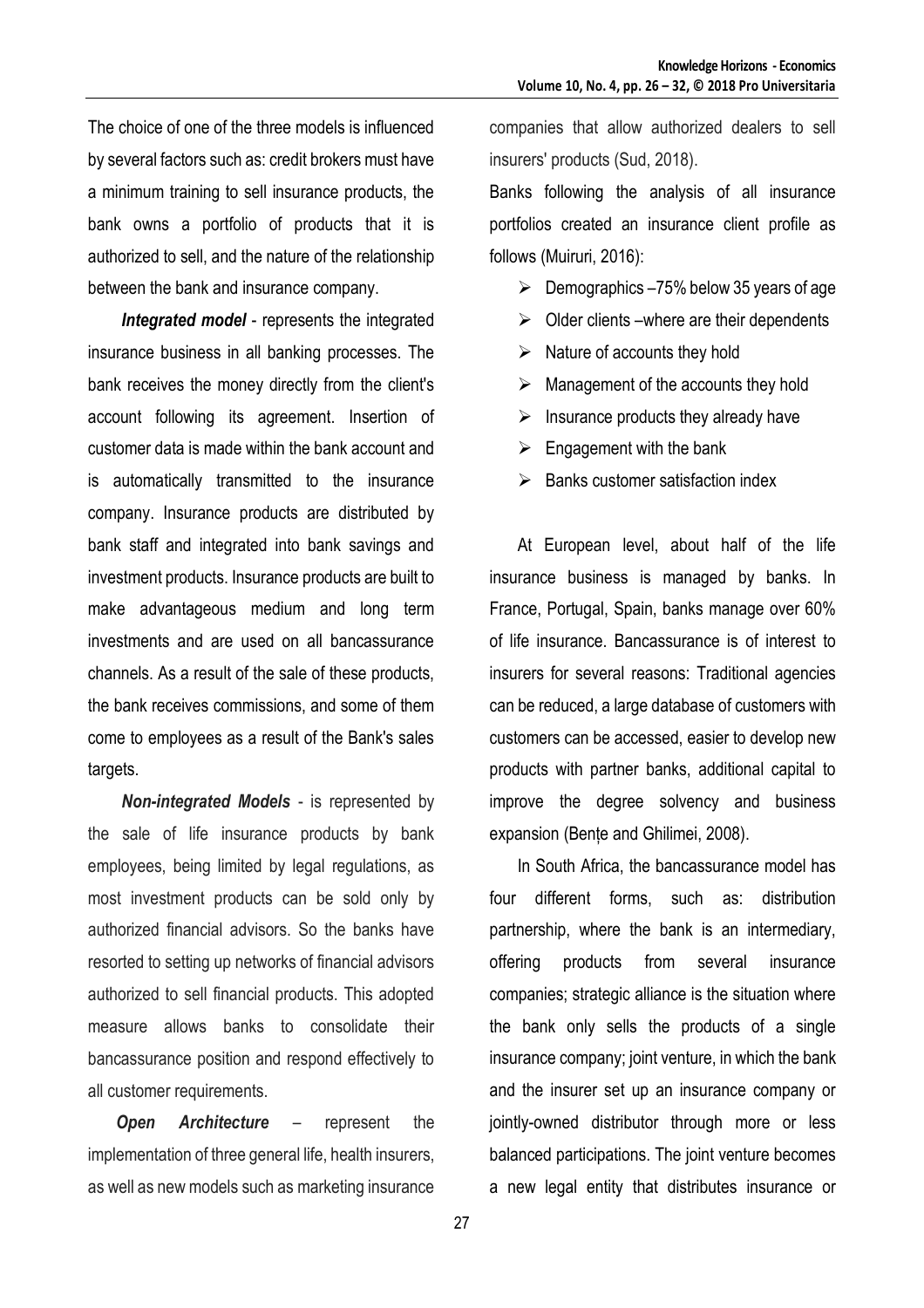investment products through the parent bank network. In some cases, the relationship between the bank and the insurer is strengthened by a strategic participation.

Bancassurance developed and play a major role in some European countries, dominanted several countries such as France and Italy (approximatively 80% from life insurance premiums are distributed by bancassurance channel). Bancassurance market growth in Europe is expected to be highest in Turkey at 14.7 % and in Poland at 15.1 % until 2020. It is more stagnant in the biggest European economies, where market penetration of insurance products is highest. In Western Europe, insurance premiums account for 7.4% of GDP, whereas in the Philippines, insurance premiums only account for 1.7% of GDP. In recent years, the practice of bancassurance within the insurance industry is most prevalent in Latin America.

In 2013, the share of life insurance policies sold through commercial banks was 44% in Colombia and Mexico, 50% in Chile, and 80% in Brazil. Bancassurance is widespread in China, with 54 of China's 108 largest banks offering some form of insurance in 2014. Furthermore, 30% of all new insurance policies sold in China were sold by banking firms, as of June of 2016. According to Insurance Europe, the distribution channels were illustrated on figure below:

### *Figure 1.* **Life distribution channels (% of GWP) – 2016**



Source: European Insurance-Key facts, August 2016

Bancassurance remains prohibited in some other countries, but the global trend has been toward the liberalization of banking laws and the opening up of domestic markets to foreign firms. In Kenya, bancassurance debuted in 2004, first insurance agency license was to CBA Bank. According to the Insurance Regulatory Authority, the insurance sector in Kenya has, in the last 5 years, an increase in dropout of agents and a considerable reduction in new agent registrations. In 2013, there were 593 new registered agents down from 1,085 new agents registered in 2012. Over 1,900 agents dropped out of the industry in 2013 up from 758 agents who dropped out in 2012.

According to the statistics, insurance penetration in Kenya stands at 3.4%—the 4th highest in Africa after Mauritius (6%), Namibia (7.2%) and South Africa (14.1%). Agents, instead of looking at banks as the enemy, should seek ways to work with or alongside them as well as devise ingenious ways to reach the over 96% of the population still untapped. In many countries around the world, the distribution of insurance by banks using their branch network has proven to be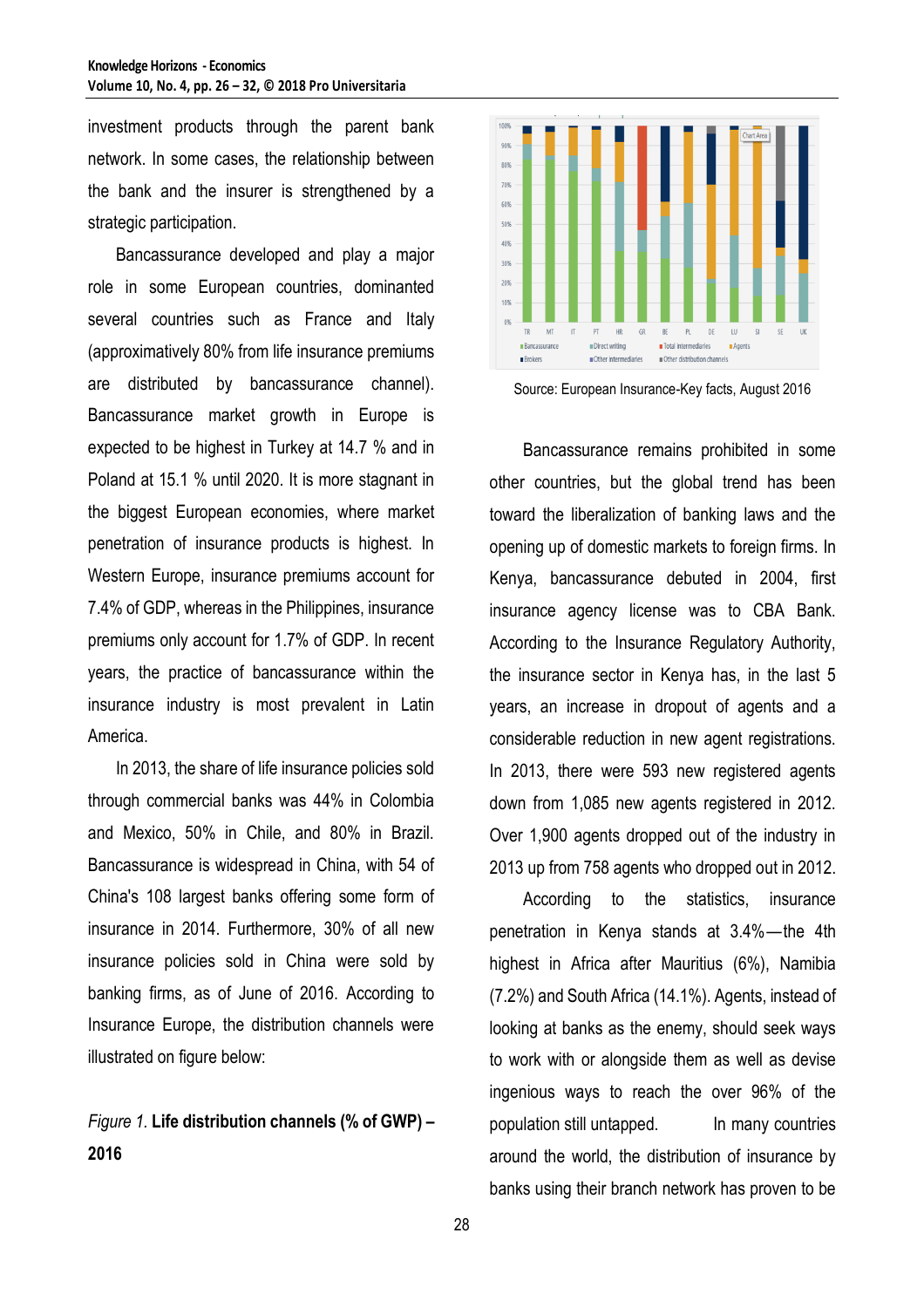very efficient, which bring real advantages to all the parts implicated: clients, insurance companies and banks. The implementation of Bancassurance has a lot of advantages for all the parts implicated: clients, banks or insurance companies as can be seen in the Figure 2.

## *Figure 2.* **The advantantages of bancassurance implementation**



Source: Marzai (Abliz), 2018, p.51

Among African states, South Africa has a modern and sophisticated financial sector, but also, population has a low access to basic financial products, loans, savings and insurance products. South Africa's insurance sector is the largest in Africa, based on written premium volume and assets under management. The penetration of life insurance and short term insurance premiums at 12.7% and 2.7% of GDP in 2014 is the highest in the world. The density of premiums per capita is quite low by world standards, at only USD 844 for

life insurance and USD 181 for short term insurance.

## **3. THE SIZE OF BANCASSURANCE MARKET IN NORTH AFRICA**

Since the beginning of 2016, three Maghreb countries, Algeria, Morocco and Tunisia, have seen a rise in the bancassurance market higher than GDP growth over the past five years, with Egypt remaining affected by political and economic instability. The non-life insurance market accounts for 1.5% of the global emerging market and 0.9% of regional GDP, these differences are due to the strong link between the GDP per capita distribution and the poverty the population in each the country. As can be seen in Figure 3, the share of the insurance premiums for the year 2016 is higher for the Maghreb states than for the rest of the African states.

# *Figure 3.* **Geographical split of total African insurance premiums in 2016 (excluding South Africa)**



Source: Swiss Re Institute, Sigma No 3/2017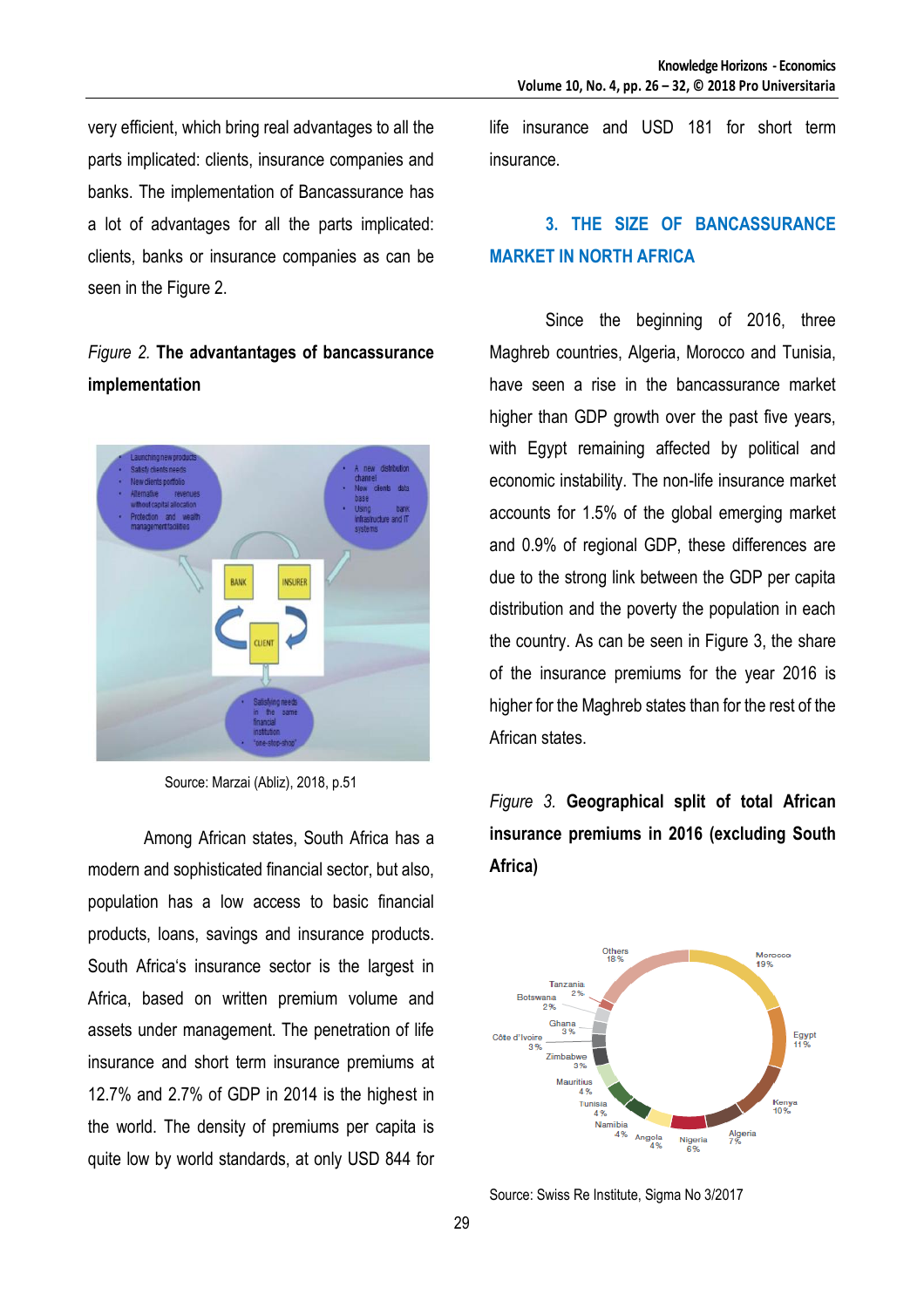Since 2017 Egypt has had the fastest growing bancassurance market in the third quarter of 2018, this growth has been favored by the economic recovery approved by the government and aimed at implementing structural reforms such as raising taxes, reducing subsidies and new investments, Egyptian non-life insurance and reinsurance markets increased almost 40%. In line with the reforms, investor confidence has been strengthened, as evidenced by a doubling of the international level of reserves between 2016 and 2017. The cost of economic reforms was largely borne by the population, this measure was doubled by the efforts of the population to cope with rising inflation. Based on an inflation adjustment, the rise in the life and insurance market was much lower, but still recorded a 9.9% increase.

Algeria's bancassurance market has been rising since 2006 when it was introduced, and in 2009, CNEP Bank, which currently has more than 3 million clients, is joining Cardiff El-Djazair as the life insurance subsidiary of the French banking group BNP Paribas, which led to an increase in the portfolio by 77,000 clients by the end of 2013 (L'Éco News, 2015). The market rose by 8.6% in the first quarter of 2018, demonstrating, according to the National Insurance Board's forecast, that the annual turnover of the insurance market was 11%, starting from a turnover of 19.5 billion dinars in 2000 to 46.5 billion in 2006 when bancassurance was introduced and reached 133.3 billion dinars in 2017. The only decrease registered by the insurance market was in the period 2015-2016 due to the impact of the

decrease in oil prices, after this period of decline, the market recorded a 50% increase in the auto insurance market, 35% in personal insurance and 4% in transport insurance (Mehenni, 2018).

Following the upgrading of the Financial Sector Assessment Program (FSAP) in 2007, the Moroccan financial system has witnessed an increase in the banking sector and the expansion of the insurance industry. According to the Insurance and Insurance Supervisory Authority (ACAPS) doubled its turnover in 2008-2017 to 9.7 billion Moroccan dirhams in 2017. On the insurance market in Morocco, are three big insurance companies Wafa Assurance companies, RMA Watanya and Mutuelle Attamine Chaabi generated 80% of total insurance contracts in 2017 , the largest client portfolio being held by AWB (Attijariwafa Bank). Bancassurance commissions received by banks for 2017 amounted to 425 million Moroccan dirhams, a 16% increase over 2016 (Middle East Insurance Review, 2018).

The bancassurance market in Tunisia recorded a turnover of 445 million dinars in 2017, of which 95% was generated by life insurance. At the level of the insurance market in Tunisia, bancassurance represents 11% a small share compared to the states in the region.

The bancassurance market in Tunisia faces a series of barriers from the operational ones that were limited by the 2002 tax code, which involved the existence of four types of insurance: agricultural risks, loans and bonds, life insurance and insurance. In the event of a collapse of the financial system, the insurance system has a set of difficult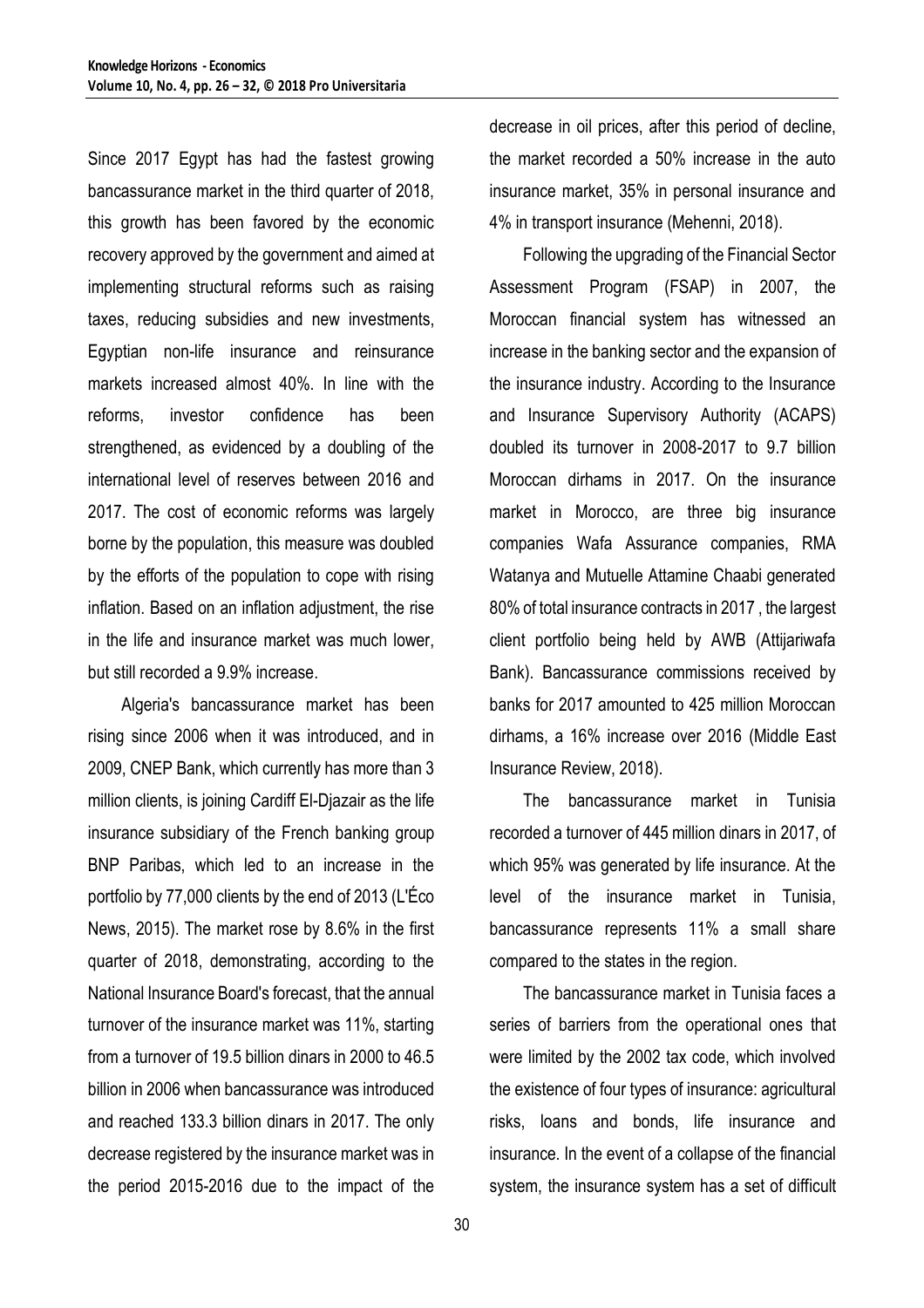procedures that make the economic and financial recovery very slow. Another impediment is related to access to databases of insurers who are not connected with their partners (Good Stock Invest, 2018).

#### **4. CONCLUSIONS**

Nowadays, The main challenge for financial institutes is to try to offer the particular products for their customers. Bancassurance is one of the most important distribution channel for insurance , its implementation leads to efficiency and profitability of the bank and also leads to a high security of bank loan contractors. Implementation of bancassurance in all bank system in Africa is a must. However, bancassurance offers a number of advantages for banks to implement this concept, provides a competitive environment for banks in the context in which national economies periodically record a decline in benchmark interest rates, bancassurance products increase profitability and productivity of banks, can bring more benefits to banks by increasing revenue generated by earned commissions, reducing fixed costs, increasing labor productivity of staff dealing with these portfolios, expanding to other international markets.

#### **BIBLIOGRAPHY:**

1. Abajah, B., (September 13, 2016). Bancassurance not the end of insurance agencies. Turnkey Africa, available online at: [http://turnkeyafrica.com/bancassurance](http://turnkeyafrica.com/bancassurance-not-end-of-insurance-agencies/)[not-end-of-insurance-agencies/](http://turnkeyafrica.com/bancassurance-not-end-of-insurance-agencies/) accesed at 05.11.2018

- 2. Bențe, C., and Ghilimei, E., (2008). Benefits of bancassurance. Annals of the University of Oradea, Economic Science Series . 2008, Vol. 17 Issue 3, p. 85-89
- 3. Gonulal et al., (September 2012). Bancassurance. A valuable tool for developing insurance in emerging markets. Policy Research Working Paper no 6196, The World Bank, Financial and Private Sector Development Non-Bank Financial **Institutions**
- 4. Good Stock Invest, (October 25, 2018). Finance: The second breath of bancassurance in Tunisia?. Available online at: [https://good](https://good-stockinvest.com/finance-the-second-breath-of-bancassurance-in-tunisia/4064/)[stockinvest.com/finance-the-second](https://good-stockinvest.com/finance-the-second-breath-of-bancassurance-in-tunisia/4064/)[breath-of-bancassurance-in-tunisia/4064/](https://good-stockinvest.com/finance-the-second-breath-of-bancassurance-in-tunisia/4064/) , accesed at 29.11.2018
- 5. Insurance Europe (October 30, 2018). Insurance data. available online at: [https://www.insuranceeurope.eu/insurance](https://www.insuranceeurope.eu/insurancedata) [data](https://www.insuranceeurope.eu/insurancedata) accesed at: 27.11.2018
- 6. Investopedia (no date). What is Bancassurance. available online at: [https://www.investopedia.com/terms/b/ban](https://www.investopedia.com/terms/b/bancassurance.asp#ixzz5WlxiRndj) [cassurance.asp#ixzz5WlxiRndj](https://www.investopedia.com/terms/b/bancassurance.asp#ixzz5WlxiRndj) accesed at: 13.11.2018
- 7. Karugaba, P. and Kakongi, T., (August 23<sup>th</sup>, 2017). New regulations allow for bancassurance in Uganda, available online at: [https://www.ensafrica.com/news/New](https://www.ensafrica.com/news/New-regulations-allow-for-bancassurance-in-Uganda?Id=2764%20%20&STitle=ENS%20africa%20%20ENSight)[regulations-allow-for-bancassurance-in-](https://www.ensafrica.com/news/New-regulations-allow-for-bancassurance-in-Uganda?Id=2764%20%20&STitle=ENS%20africa%20%20ENSight)[Uganda?Id=2764%20%20&STitle=ENS%2](https://www.ensafrica.com/news/New-regulations-allow-for-bancassurance-in-Uganda?Id=2764%20%20&STitle=ENS%20africa%20%20ENSight) [0africa%20%20ENSight](https://www.ensafrica.com/news/New-regulations-allow-for-bancassurance-in-Uganda?Id=2764%20%20&STitle=ENS%20africa%20%20ENSight)
- 8. L'[Éc](https://ro.wikipedia.org/w/index.php?title=%C3%89&action=edit&redlink=1)o News,( April 1, 2015). 185 822 souscripteurs à la bancassurance chez Cnep-Banque. Available online at: [http://www.leconews.com/fr/actualites/nati](http://www.leconews.com/fr/actualites/nationale/finance-assurances/185-822-souscripteurs-a-la-bancassurance-chez-cnep-banque-01-04-2015-173842_290.php) [onale/finance-assurances/185-822](http://www.leconews.com/fr/actualites/nationale/finance-assurances/185-822-souscripteurs-a-la-bancassurance-chez-cnep-banque-01-04-2015-173842_290.php) [souscripteurs-a-la-bancassurance-chez](http://www.leconews.com/fr/actualites/nationale/finance-assurances/185-822-souscripteurs-a-la-bancassurance-chez-cnep-banque-01-04-2015-173842_290.php)[cnep-banque-01-04-2015-](http://www.leconews.com/fr/actualites/nationale/finance-assurances/185-822-souscripteurs-a-la-bancassurance-chez-cnep-banque-01-04-2015-173842_290.php) [173842\\_290.php,](http://www.leconews.com/fr/actualites/nationale/finance-assurances/185-822-souscripteurs-a-la-bancassurance-chez-cnep-banque-01-04-2015-173842_290.php) accesed at 12.11.2018
- 9. Marzai (Abliz), E., (2018). Bancassurance – one of the most important distribution channels in Europe. Conference Proceedings International Finance and Banking Conference FI BA 2018 (XVIth Edition), available online at: